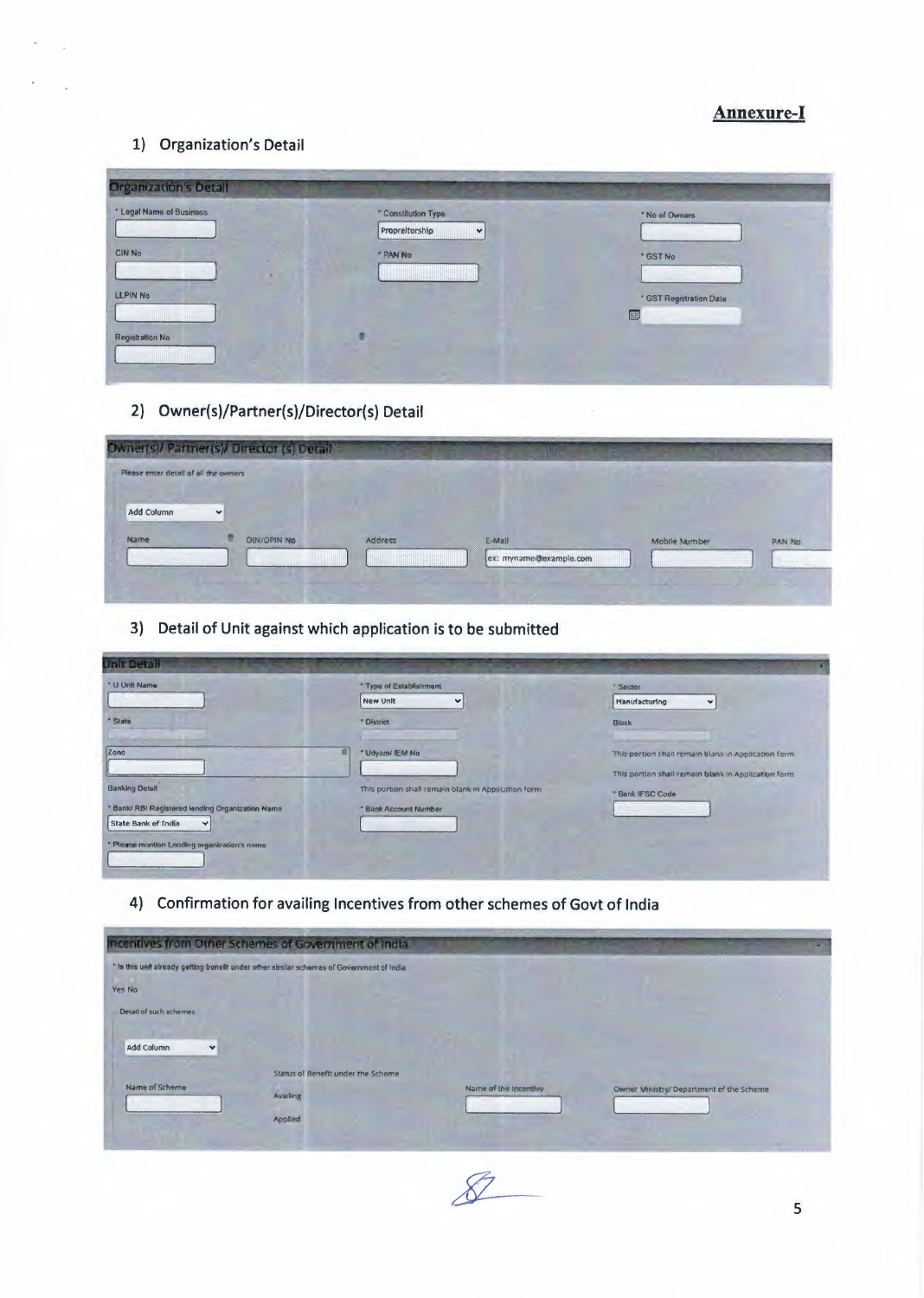5) Additional Detail of Unit based on selection of Type of Establishment and Sectorabove. Only relevant options from option a to f will be visible. 5.a) For Existing Manufacturing Unit

| betail to be entered for the existing manufacturing unit |                                   |
|----------------------------------------------------------|-----------------------------------|
| Date of commencement of commercial production<br>,,,,,   | <b>GST No</b>                     |
| Power requirement to run the existing unit (KW)          | <b>GST Registration Date</b><br>囲 |
| Please detail of all the finished product(s)             | # 8                               |
| Add Column<br>$\checkmark$<br><b>Finished Product(s)</b> |                                   |
| Annual Production (MT)<br>Production Value in Rs         |                                   |
|                                                          |                                   |

### 5.b) For Existing Service Unit

| Date of commencement of commercial operation                                | <b>GST No</b>                     |  |
|-----------------------------------------------------------------------------|-----------------------------------|--|
| Power Requirement to run the existing unit (KW)                             | <b>GST Registration Date</b><br>阻 |  |
| <b>Service Category</b>                                                     | ď                                 |  |
| Add Column<br>$\check{}$                                                    |                                   |  |
| Service Name<br>Annual Value of Service (Rs)<br>Tourism & Hospitality Ser v |                                   |  |

# 5.c) Existing Manufacturing Unit for Substantial Expansion

| Date of commencement of commercial production in the existing unit<br>and the first property |                            |                           |                                               |                                       | GST No |                              |  |
|----------------------------------------------------------------------------------------------|----------------------------|---------------------------|-----------------------------------------------|---------------------------------------|--------|------------------------------|--|
| Expected Date of commencement of commercial production in the expanded part                  |                            |                           |                                               |                                       | 画      | <b>GST Registration Date</b> |  |
| Existing Power Load (KW)                                                                     |                            |                           |                                               |                                       |        |                              |  |
| Additional Power Load Required for Expansion (KW)                                            |                            |                           |                                               |                                       |        |                              |  |
| <b>Finished Production</b>                                                                   |                            |                           |                                               |                                       | $v^*$  |                              |  |
| Add Column<br>$\checkmark$<br>Name of Product                                                | Existing Annual Production | Value of Existing Produce |                                               |                                       |        |                              |  |
| (MTI)                                                                                        |                            | In Rs                     | Proposed Additional<br>Annual Production (MT) | Value of Additional<br>Produce (fils) |        |                              |  |

 $8-$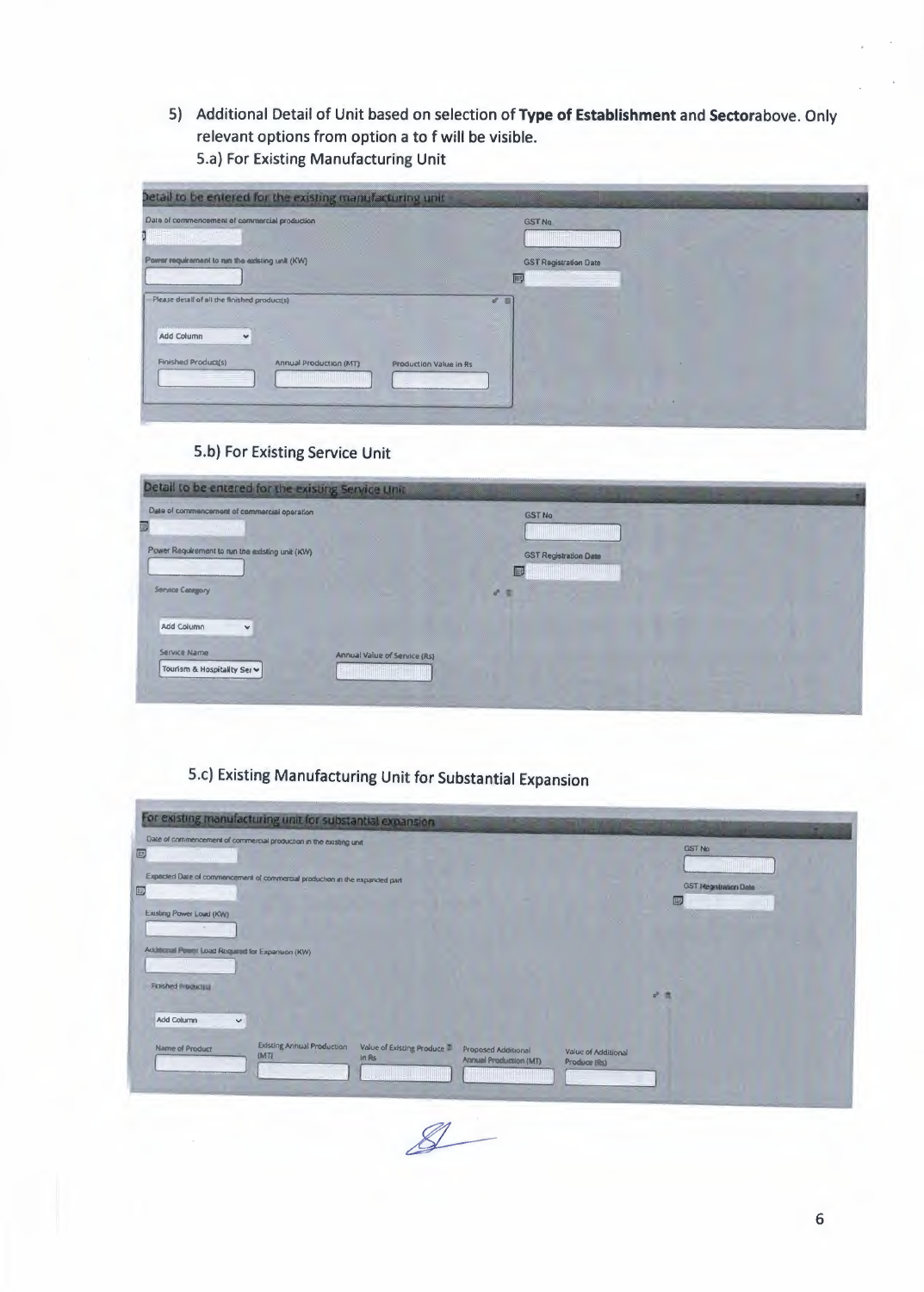## 5.d) Existing Service Unit for Substantial Expansion

| Existing Service Units for Substandal Expansion                             |                                                          |                                                         |                                                        |
|-----------------------------------------------------------------------------|----------------------------------------------------------|---------------------------------------------------------|--------------------------------------------------------|
| Date of commencement of commercial operation in the existing unit           |                                                          |                                                         | <b>GST No.</b>                                         |
| Expected date for commencement of commercial operation in the expanded part |                                                          |                                                         | GST registration date<br>画                             |
| <b>Existing Power Load (KW)</b>                                             |                                                          |                                                         | ø<br>Additional Power Load Required for expansion (KW) |
| Service Category                                                            |                                                          |                                                         | $\mathbf{a}^{\prime\prime}$<br>æ                       |
| Add Column<br>$\checkmark$                                                  |                                                          |                                                         |                                                        |
| Name of Service Rendered<br>Tourism & Hospitality Ser v                     | <b>Existing Annual Value of</b><br>Service Rendered (Rs) | Proposed Annual Value of<br>Service to be Rendered (Rs) |                                                        |
|                                                                             |                                                          |                                                         |                                                        |

## 5.e) New Manufacturing Unit

| <b>GST No</b>                               | Expected date for commencement of commercial production |
|---------------------------------------------|---------------------------------------------------------|
|                                             | 四                                                       |
| GST registration/expected registration date | Power Requirement in KW                                 |
|                                             |                                                         |
| Finished Product(s)                         | $\overline{d}$<br>査                                     |
| Add Column<br>×                             |                                                         |
|                                             |                                                         |
| Product name<br>Annual production (MT)      | Value of produce (Rs)                                   |
|                                             |                                                         |

## 5.f) New Service Unit

| <b>New Service Unit</b>                                                    |                                                       |
|----------------------------------------------------------------------------|-------------------------------------------------------|
| Expected date for commencement of commercial operation                     | GST <sub>No.</sub>                                    |
| Proposed Requirement of Power in KW                                        | ā<br>GST registration/expected registration date<br>睡 |
| Service Category                                                           |                                                       |
| <b>Add Column</b><br>$\checkmark$                                          |                                                       |
| Service name<br>Annual Value of Service (Rs)<br>Tourism & Hospitality Serv |                                                       |

 $\bigotimes$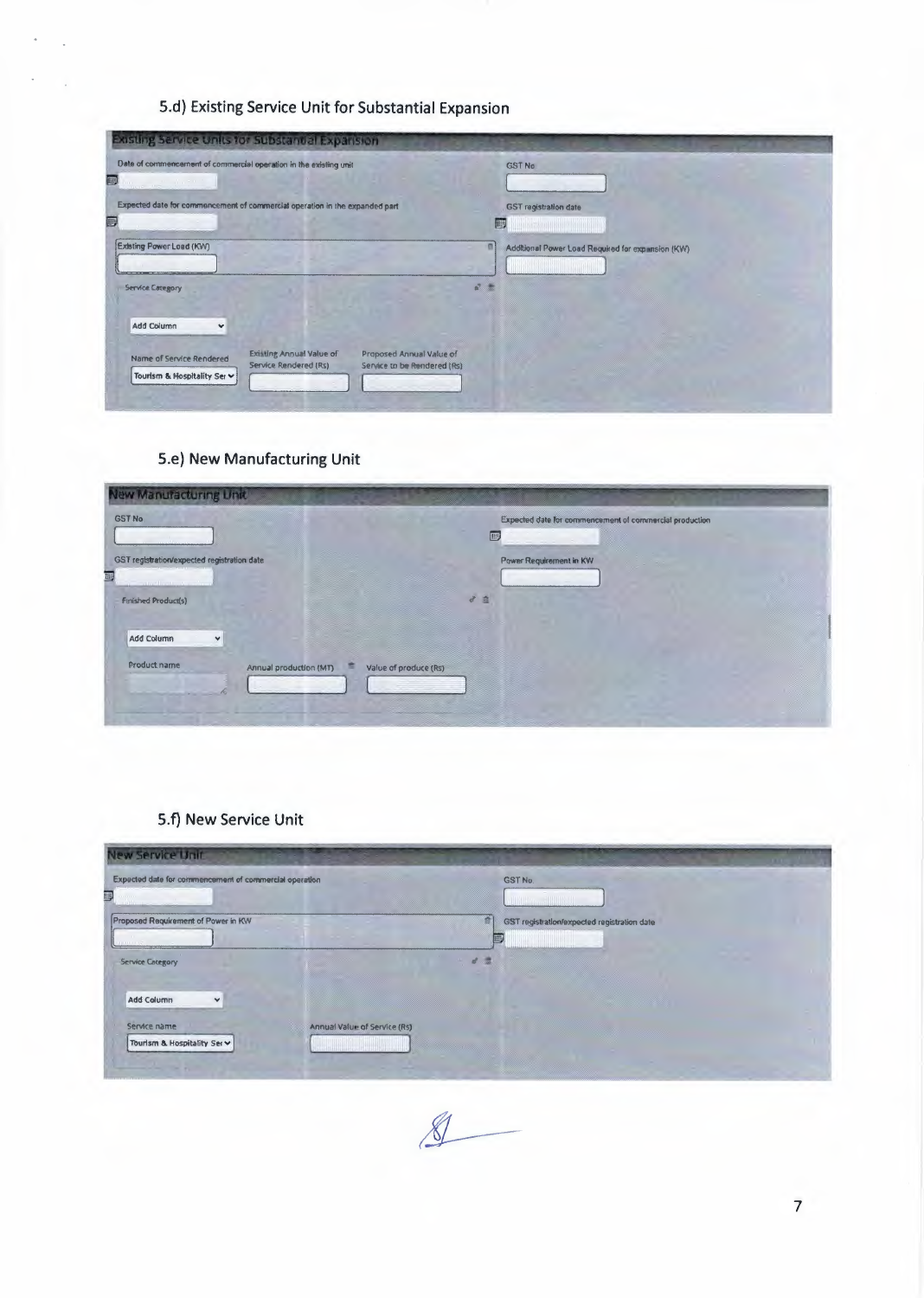## 6) Detail of fixed capital Investment based on applicability

| <b>Investment Detail</b>                                        |                                                                                                                                                                                                                                |                                                                                      |  |
|-----------------------------------------------------------------|--------------------------------------------------------------------------------------------------------------------------------------------------------------------------------------------------------------------------------|--------------------------------------------------------------------------------------|--|
| <b>Fixed Capital Investment Particular</b><br><b>CONTRACTOR</b> | Actual /Existing Investment bacre argansion (Rs) Proposed investment for newlexpansion (Rs)                                                                                                                                    | Actual investment already made aince<br>01.04.2019(for project under implementation) |  |
| Land and site development                                       |                                                                                                                                                                                                                                |                                                                                      |  |
| Civil Construction (Factory building)                           |                                                                                                                                                                                                                                |                                                                                      |  |
| Chvil Construction (Office building)                            | aganan biasangan menganan mengantan terahan di pada tahun dan menama menama menyeran menyeran menyeran menama menyeran menyeran menyeran menyeran menyeran menyeran menama menyeran menyeran menama menyeran menyeran menama m |                                                                                      |  |
| Plant, machinery/components/ items                              |                                                                                                                                                                                                                                |                                                                                      |  |
| Electrical Inscalation (for plant operation on the              |                                                                                                                                                                                                                                |                                                                                      |  |
| Preliminary & Pro-operative expenses                            |                                                                                                                                                                                                                                |                                                                                      |  |
| Miscellaneous food assets                                       |                                                                                                                                                                                                                                |                                                                                      |  |
| Total                                                           |                                                                                                                                                                                                                                |                                                                                      |  |

| <b>Fixed Capital Investment Particular</b>                               | Actual /Existing Investment beore<br>expansion (Ra) | Proposed investment for newisxpansion<br>(Ra) | Actual investment already made since                                                                             |  |
|--------------------------------------------------------------------------|-----------------------------------------------------|-----------------------------------------------|------------------------------------------------------------------------------------------------------------------|--|
|                                                                          |                                                     |                                               | 01.04.2019(for project under<br>Implementation)                                                                  |  |
| Land and site development.                                               |                                                     |                                               |                                                                                                                  |  |
| Civil Construction (Factory building)                                    |                                                     |                                               |                                                                                                                  |  |
| and the property of the property<br>Civil Construction (Office building) |                                                     |                                               |                                                                                                                  |  |
| Plant, machinery/components/ items                                       |                                                     |                                               |                                                                                                                  |  |
| Electrical Installation (for plant operation                             | <b><i>CONTRACTORS AND RESIDENCES</i></b>            |                                               |                                                                                                                  |  |
| Preliminary & Pre-operative expenses                                     |                                                     |                                               |                                                                                                                  |  |
| Miscellaneous fixed assets                                               |                                                     |                                               |                                                                                                                  |  |
| Total                                                                    |                                                     | <b>CONFIDENTIAL COMMUNISTIC</b>               | and the control of the control of the control of the control of the control of the control of the control of the |  |

7) Source of Finance and Employment Generation Detail based on Applicability based on applicability

| Sainas of Finance                                                                                   | m                              |                                                                                               |                      |                                                                                      |  |
|-----------------------------------------------------------------------------------------------------|--------------------------------|-----------------------------------------------------------------------------------------------|----------------------|--------------------------------------------------------------------------------------|--|
| <b>Earles Finance Detail</b>                                                                        |                                |                                                                                               |                      |                                                                                      |  |
| <b>Particulars</b>                                                                                  | <b>CONTRACTOR</b><br>Williams. | Actual riExisting Investment before expansion (Rs) Proposed investment for newlexpansion (Rs) |                      | Actual investment already made since<br>01.04.2019(for project under implementation) |  |
| Promoters contribution                                                                              |                                |                                                                                               |                      |                                                                                      |  |
| Equity                                                                                              |                                |                                                                                               |                      |                                                                                      |  |
| Term loan from financial institutions                                                               |                                |                                                                                               |                      |                                                                                      |  |
| Un aecured loan                                                                                     |                                | Der Symon &<br>$31.36 - 1$                                                                    |                      |                                                                                      |  |
| Internal resources                                                                                  |                                |                                                                                               | International        | <b>ANN STATISTICS</b>                                                                |  |
|                                                                                                     |                                |                                                                                               |                      |                                                                                      |  |
| Any source (pls specify)                                                                            |                                | Vandelsaanaa milista muusiksaanaa maraasi                                                     |                      |                                                                                      |  |
|                                                                                                     |                                |                                                                                               |                      |                                                                                      |  |
| <b>Total</b>                                                                                        |                                | <u>adarkhir Caroline ann</u>                                                                  |                      |                                                                                      |  |
|                                                                                                     |                                |                                                                                               |                      |                                                                                      |  |
|                                                                                                     |                                |                                                                                               |                      |                                                                                      |  |
| Employment generation detail in the broposed unit<br><b>Employment Detail</b><br>Type of employment |                                |                                                                                               |                      |                                                                                      |  |
| Skilled employees                                                                                   |                                | No. of employees                                                                              | <b>Annual salary</b> |                                                                                      |  |
| Serni skilled amployees                                                                             |                                |                                                                                               |                      |                                                                                      |  |
| <b>Un sidlied employees</b>                                                                         | <b>CENSUS</b>                  |                                                                                               |                      |                                                                                      |  |

 $\mathscr{I}$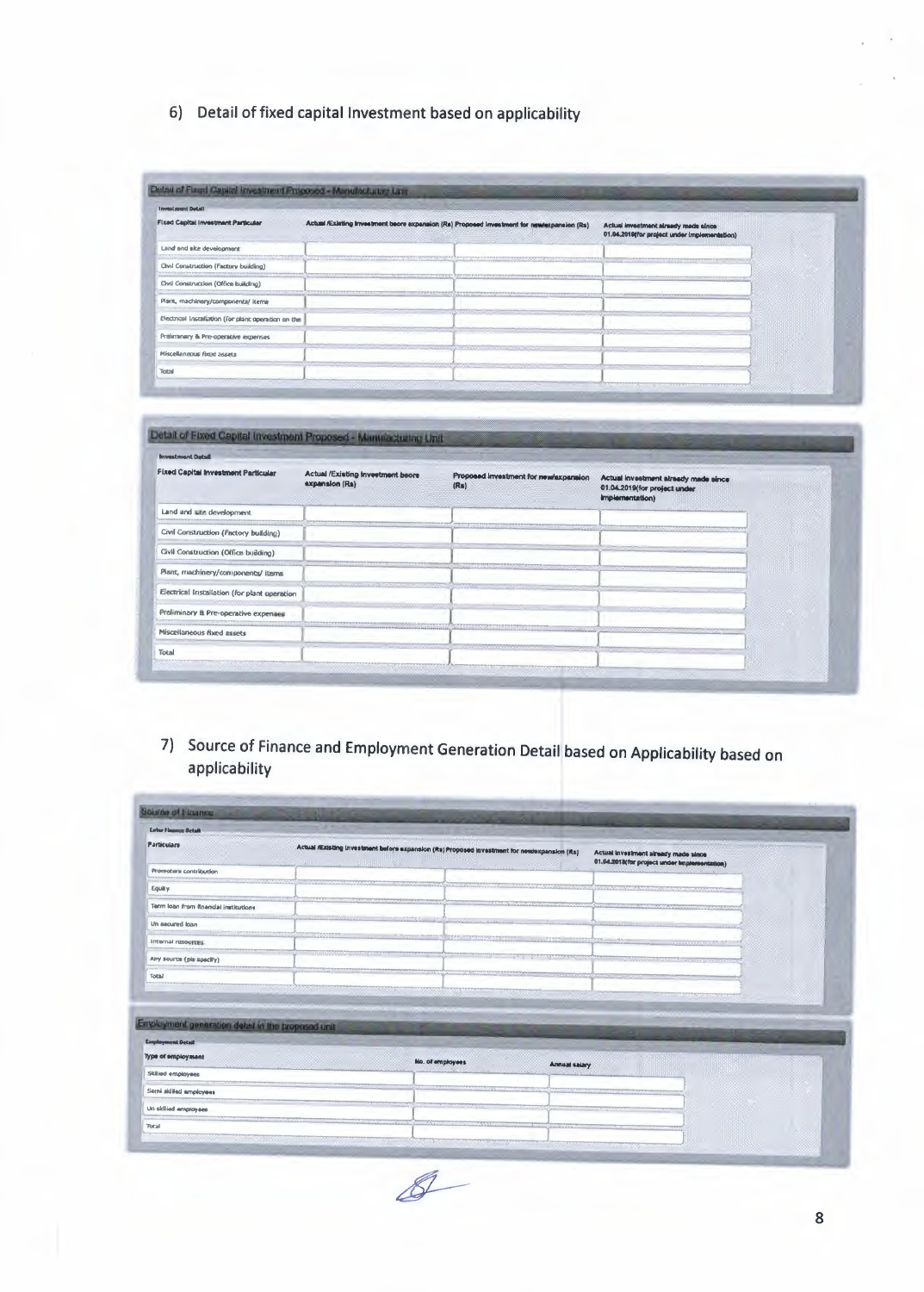8) Scheme Eligibility based on data entered above and further detail required for relevant schemes to be entered

| cheme Detail                                                                                                                                                                                                                                                                                               |                |                                                                                        |                                                                                                                   |
|------------------------------------------------------------------------------------------------------------------------------------------------------------------------------------------------------------------------------------------------------------------------------------------------------------|----------------|----------------------------------------------------------------------------------------|-------------------------------------------------------------------------------------------------------------------|
| Please select the schemes for which you want to apply:                                                                                                                                                                                                                                                     |                |                                                                                        |                                                                                                                   |
| Capital Investment incentive (CII) Capital Interest Subvention (CIS) Goods & Services Tax Linked Incentive (GSTLI) Working Capital interest Subvention (WCIS)                                                                                                                                              |                |                                                                                        |                                                                                                                   |
|                                                                                                                                                                                                                                                                                                            |                |                                                                                        |                                                                                                                   |
|                                                                                                                                                                                                                                                                                                            |                |                                                                                        |                                                                                                                   |
| Disast for availing benefits under Working sapital Interest Schema                                                                                                                                                                                                                                         |                |                                                                                        |                                                                                                                   |
| <b>Sanctioned working capital loan amount</b>                                                                                                                                                                                                                                                              |                | Name of fending bank/ registered RBI organization                                      |                                                                                                                   |
| Date of loan sanction                                                                                                                                                                                                                                                                                      | $\overline{w}$ | Address Line 1                                                                         |                                                                                                                   |
| Disbursed working capital loan amount                                                                                                                                                                                                                                                                      |                | Address Line 2                                                                         |                                                                                                                   |
| Date of loan disbursement                                                                                                                                                                                                                                                                                  | œ              | Address Line 3                                                                         |                                                                                                                   |
| Applicable Interest rate in %<br>Total Worlding Capital loan availed last year                                                                                                                                                                                                                             |                | Country<br>State.                                                                      | <b>Please Select</b><br>$\checkmark$                                                                              |
| Total Interest paid tast year against the Vioriting                                                                                                                                                                                                                                                        |                | <b>District</b>                                                                        | <b>Please Select</b><br>v<br><b>Please Select</b><br>$\checkmark$                                                 |
| Capital loan                                                                                                                                                                                                                                                                                               |                | Postal / Zip Code                                                                      |                                                                                                                   |
|                                                                                                                                                                                                                                                                                                            |                |                                                                                        |                                                                                                                   |
|                                                                                                                                                                                                                                                                                                            |                |                                                                                        |                                                                                                                   |
| Detail for availing benefits under Capital Investment Incentive Scheme for New Manufacturing Unit                                                                                                                                                                                                          |                |                                                                                        |                                                                                                                   |
| Proponed treestment for proclaiment of new plant & machinery items                                                                                                                                                                                                                                         |                |                                                                                        |                                                                                                                   |
| Actual investment made since 01.04.2019 for procurement of new plant & machinery items                                                                                                                                                                                                                     |                |                                                                                        |                                                                                                                   |
|                                                                                                                                                                                                                                                                                                            |                |                                                                                        |                                                                                                                   |
|                                                                                                                                                                                                                                                                                                            |                |                                                                                        |                                                                                                                   |
| investment made in procurement of plant & machinery items for the existing unit<br>Proposed investment for procurement of new plant & machinery kems for expension of existing unit<br>Actual aventment made sinca 01.04 2019 for procurement of new plant & machinery dems for expansion of existing unit |                |                                                                                        | n                                                                                                                 |
| Detail for availing benefits under Capital Investment Incentive Scheme for New Service Units<br>Proposed investment for construction of new building                                                                                                                                                       |                | Actual investment made since 01 04,2019 for construction of building                   |                                                                                                                   |
|                                                                                                                                                                                                                                                                                                            |                |                                                                                        |                                                                                                                   |
| Proposed investment for procurement of new durable physical assets                                                                                                                                                                                                                                         |                | Actual investment made since 01 04,2019 for procurement of new durable physical assets |                                                                                                                   |
|                                                                                                                                                                                                                                                                                                            |                |                                                                                        |                                                                                                                   |
| Proposed investment for installation of newly procured durable assets                                                                                                                                                                                                                                      |                |                                                                                        | Actual investment made since 01 04 2019 for Installation of durable physical essets (procured since 01 04 2019)   |
|                                                                                                                                                                                                                                                                                                            |                |                                                                                        |                                                                                                                   |
|                                                                                                                                                                                                                                                                                                            |                |                                                                                        |                                                                                                                   |
| Detail for availing benefits under Capital investment incentive Scheme for Existing Service Units going for expansion<br>levestment made for construction of building, procurement & installation of durable physical assets in the existing unit                                                          |                | Actual Investment made since 01 04 2019 for construction of new building for expansion |                                                                                                                   |
|                                                                                                                                                                                                                                                                                                            |                |                                                                                        |                                                                                                                   |
| Proposed investment for coastruction of new building for expansion.                                                                                                                                                                                                                                        |                |                                                                                        | Actual lovestment since 01 04 2019 for procurement of new durable physical assists for expansion                  |
|                                                                                                                                                                                                                                                                                                            |                |                                                                                        |                                                                                                                   |
| Proposed.Investment for procurement of new durable physical assets                                                                                                                                                                                                                                         |                | noisnegxe                                                                              | Actual investment made since 01 04.2019 for installation of durable physical assets procured since 01 04 2019 for |
| Proposed investment for initial allon of newly procured durable physical assets                                                                                                                                                                                                                            |                |                                                                                        |                                                                                                                   |
|                                                                                                                                                                                                                                                                                                            |                |                                                                                        |                                                                                                                   |
|                                                                                                                                                                                                                                                                                                            |                |                                                                                        |                                                                                                                   |

 $&$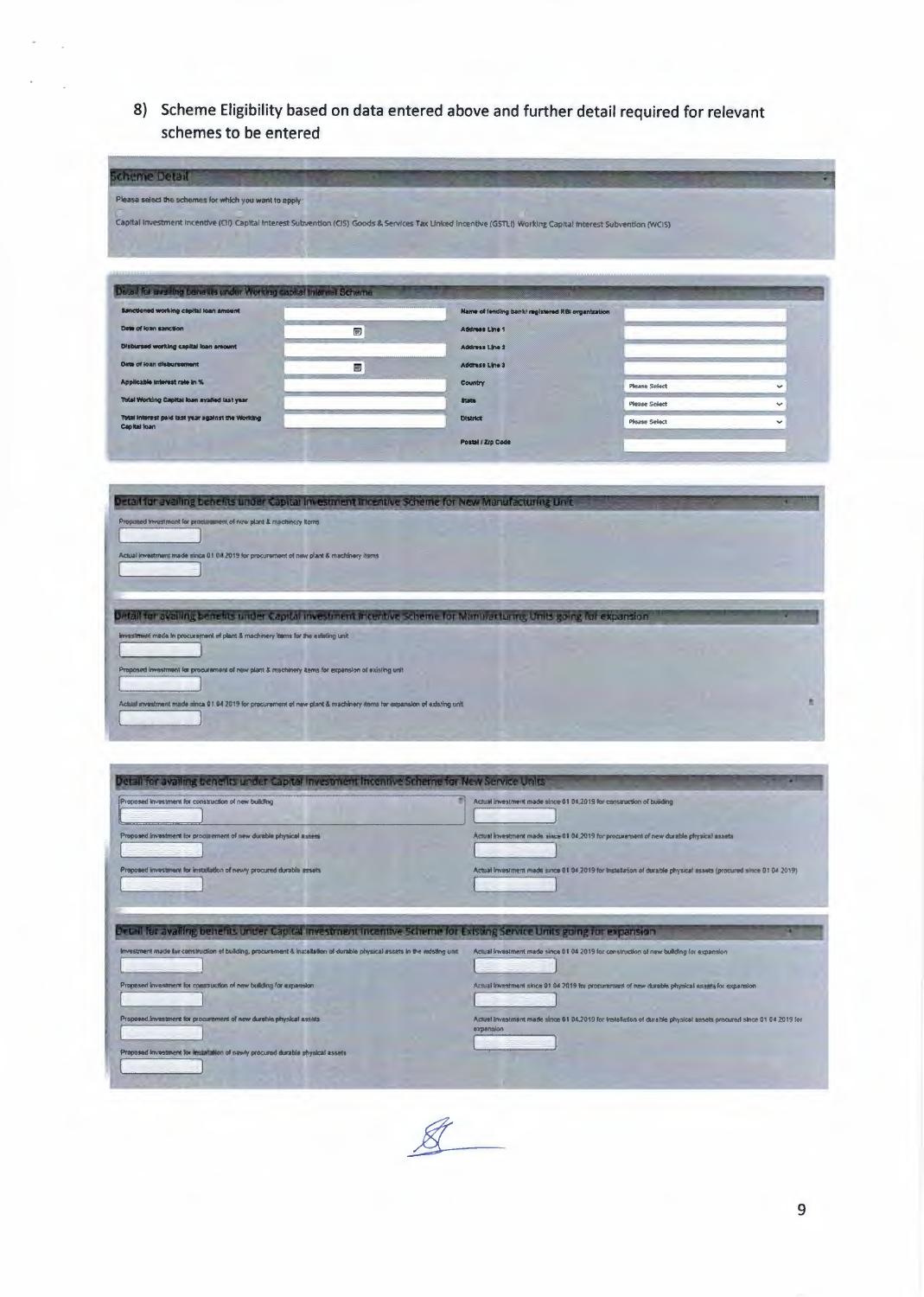| Actual Investment made since 01 04 2019 for procurement of new plant & machinery items | Name of lending benk/other RBI registered institution |   |
|----------------------------------------------------------------------------------------|-------------------------------------------------------|---|
|                                                                                        | <b>First Choice</b><br>$\checkmark$                   |   |
| Principal foars amount sanctioned                                                      | Address Line 1                                        |   |
|                                                                                        |                                                       |   |
| <b>Deta of negotion</b>                                                                | Address Line 2                                        |   |
|                                                                                        |                                                       |   |
| Principal lean amount distaursed since 01 04 2019                                      | Address Line 3                                        |   |
|                                                                                        |                                                       |   |
| Date of last disbursement                                                              | Country                                               |   |
|                                                                                        | <b>Please Select</b><br>$\checkmark$                  |   |
| Loan amount used for programment of new plant and machinery since 01 04:2019           | State                                                 |   |
|                                                                                        | <b>Please Select</b><br>$\checkmark$                  |   |
| Applicable Interest Rate                                                               | <b>Onstreet</b>                                       |   |
|                                                                                        | Please Select<br>$\checkmark$                         |   |
| Residual loan tenure in years                                                          | Postal / Zip Code                                     | 雇 |
|                                                                                        |                                                       |   |
| Total estimated interest amount (Realdual loan tenure or 7 years whichever is less)    |                                                       |   |

| Detail for availing benefits under Capital Interest Subvention Scheme - Manufacturing Unit fur Expansion |                                                                                                     |
|----------------------------------------------------------------------------------------------------------|-----------------------------------------------------------------------------------------------------|
| Principal loan amount sanctioned<br>Date of sanction<br>ь                                                | Name of lending bank/other registered institution<br>First Choice<br>$\checkmark$<br>Address Line 1 |
| Paincipal loan smours disbursed airce 01 04 2019                                                         | Address Line 2                                                                                      |
| Date of disbursement<br>剔                                                                                | Address Line 3                                                                                      |
| Loan amount used for procurement of new plant and machinery since 01 04.2019                             | <b>Country</b><br>Please Select<br>$\checkmark$                                                     |
| Applicable Interest Rate                                                                                 | <b>State</b><br><b>Please Select</b><br>$\checkmark$                                                |
| Residual loan tenum in years                                                                             | <b>District</b><br>Please Select<br>$\checkmark$                                                    |
| Total entimated insurest amount (Residual loan tenure or 7 years whichever is less)                      | Postal / Zip Code                                                                                   |

| Principal loan aroount sanctioned                                                                                                | Name of lending bank/other registered institution |
|----------------------------------------------------------------------------------------------------------------------------------|---------------------------------------------------|
|                                                                                                                                  | First Choice<br>$\checkmark$                      |
| Date of sanction                                                                                                                 | <b>Address Line 1</b>                             |
|                                                                                                                                  |                                                   |
| Principal lean amount disturned since 01 04 2019                                                                                 |                                                   |
|                                                                                                                                  | Address Line 2                                    |
|                                                                                                                                  |                                                   |
| Date of distansement                                                                                                             | Address Line 3                                    |
|                                                                                                                                  |                                                   |
| Loan amount used for construction of building procurement of durable physical a sells and their Installation since<br>01.01.2019 | Country                                           |
| the contract of the contract of                                                                                                  | Please Select<br>$\checkmark$                     |
|                                                                                                                                  |                                                   |
| Applicable Interest Rate                                                                                                         | State                                             |
|                                                                                                                                  | Please Select<br>$\checkmark$                     |
| Residual loan tenure in years                                                                                                    | <b>District</b>                                   |
|                                                                                                                                  | Please Select<br>$\checkmark$                     |
| Total collimeted interest assount (Residual loan tenure or 7 years whichever is less)                                            | Pestal / Zip Code                                 |
|                                                                                                                                  | Wednesday Jones                                   |

 $\mathbb{Z}$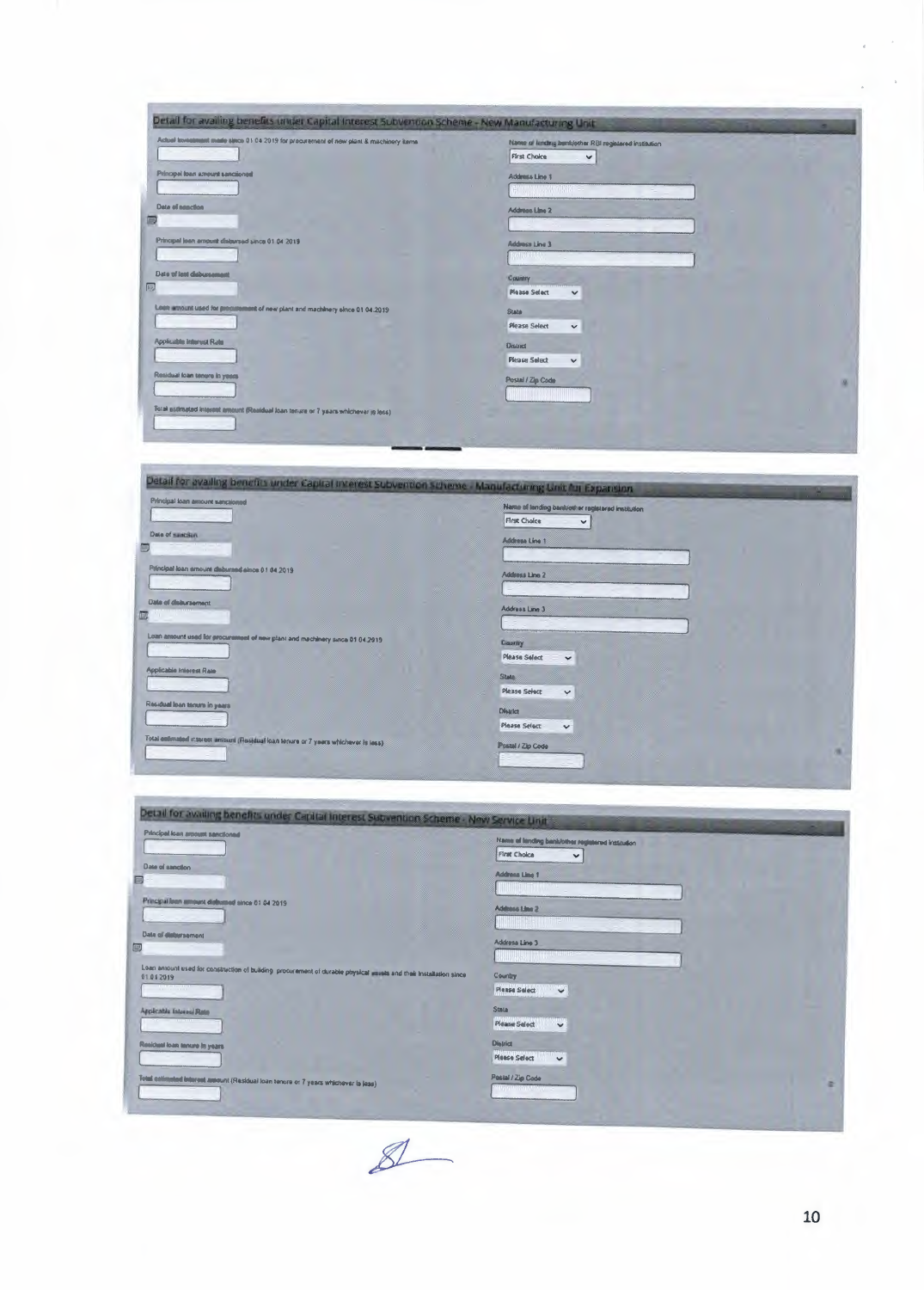| Principal loan amount statclioned                                                                                               | Name of lending bank/other registered institution |
|---------------------------------------------------------------------------------------------------------------------------------|---------------------------------------------------|
|                                                                                                                                 | First Choice<br>$\checkmark$                      |
| Date of sanction                                                                                                                | Address Line 1                                    |
| Principal lean emount disbursed aince 01.04.2019                                                                                | Address Line 2                                    |
| Date of disbursement                                                                                                            | Address Line 3                                    |
| 画<br>are eternt also                                                                                                            |                                                   |
| Losn smount used for construction of building procurement of durable physical misets and their lostsfietion since<br>01 04 2019 | Country<br>Please Select<br>$\checkmark$          |
|                                                                                                                                 | State                                             |
| <b>Applicable Interest Rate</b><br>their popular                                                                                | <b>Please Select</b><br>$\checkmark$              |
| Residual loan temura in years                                                                                                   | <b>District</b>                                   |
| the first state of                                                                                                              | <b>Please Select</b><br>$\checkmark$              |
| Total entimated interest amount (Residual loan tunure or 7 years whichever is less)                                             | Postal / Zip Cade                                 |
|                                                                                                                                 |                                                   |



 $\overline{\phantom{a}}$ 

Detail for availing benefits under GST Linked Incentiv

| a bond and the state of the context and detected as a statement of a subjected to a state of the context of the |                                                   |
|-----------------------------------------------------------------------------------------------------------------|---------------------------------------------------|
| Sanctioned working capital foan amount                                                                          | Name of lending bank/ registered RBI organization |
| Date of loan sanction                                                                                           | Address Line 1                                    |
| 9<br>Disbursed working capital loan amount                                                                      | Address Line 2                                    |
| Date of loan disbursement                                                                                       | Address Line 3                                    |
| 鄄                                                                                                               |                                                   |
| Applicable interest rate in %                                                                                   | Country<br>Please Select<br>٧                     |
| Total Working Capital loan availed last year                                                                    | State<br>Please Select<br>$\checkmark$            |
| Total interest paid last year against the Working Capital loan                                                  | <b>District</b><br>Please Select<br>v             |
| This portion shall remain blank in Application form                                                             | Postal / Zip Code                                 |
|                                                                                                                 |                                                   |

 $8$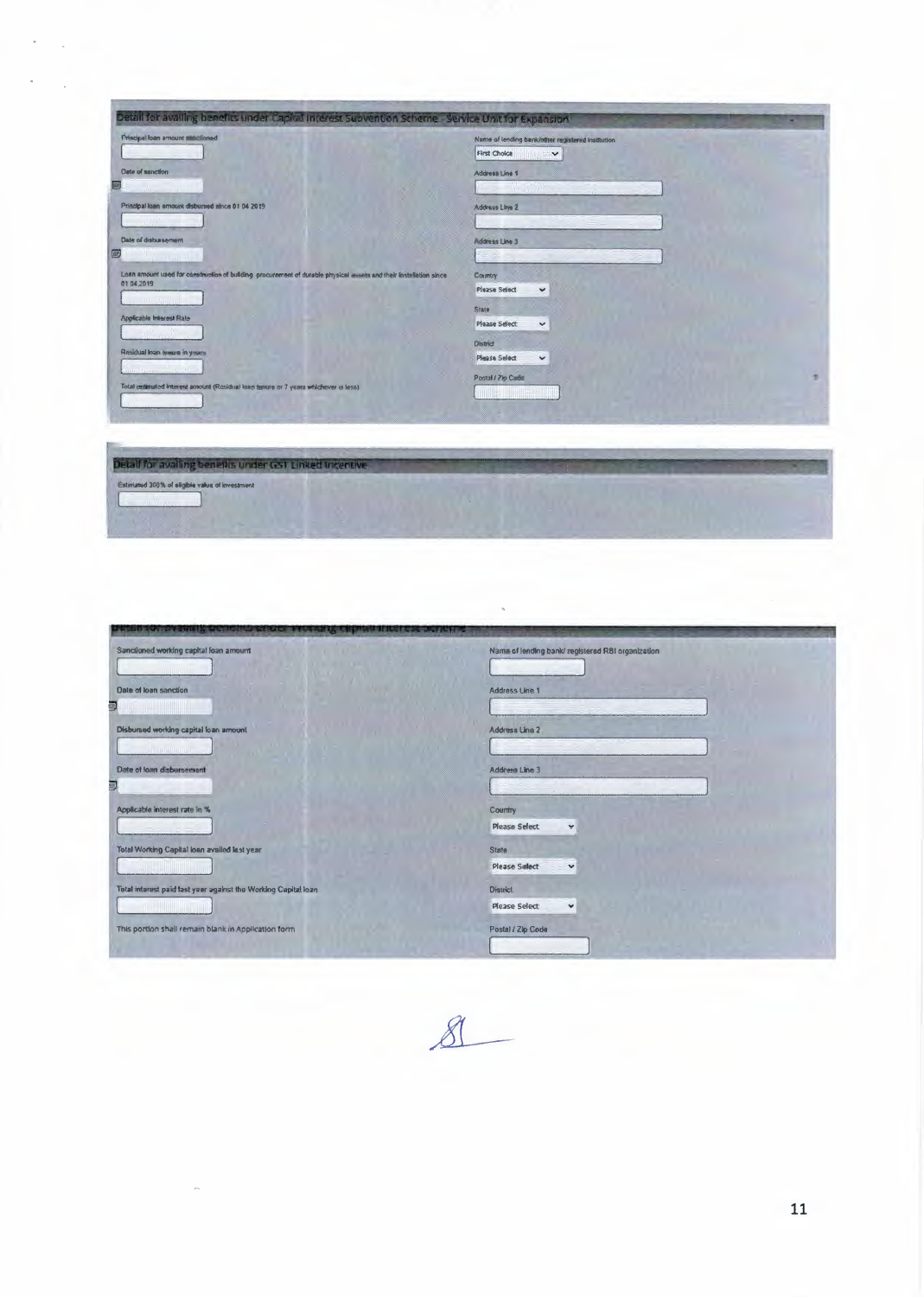| Detail for availing benefits under Capital Investment Incentive Scheme for New Manufacturing Unit                                                                                                                           |  |
|-----------------------------------------------------------------------------------------------------------------------------------------------------------------------------------------------------------------------------|--|
| Proposed investment for procurement of new plant & machinery items                                                                                                                                                          |  |
| Actual investment made since 01 04 2019 for procurement of new plant & machinery items                                                                                                                                      |  |
| Detail for availing benefits under Capital Investment Incentive Scheme for Manufacturing Units going for expansion                                                                                                          |  |
| Investment made in procurement of plant & machinery items for the existing unit                                                                                                                                             |  |
|                                                                                                                                                                                                                             |  |
| Proposed investment for procurement of new plant & machinery items for expansion of existing unit<br>Actual investment made since 01 04 2019 for procurement of new plant & machinery items for expansion of existing unit. |  |

| Proposed investment for construction of new building                  | Actual investment made since 01 04.2019 for construction of building                                               |
|-----------------------------------------------------------------------|--------------------------------------------------------------------------------------------------------------------|
|                                                                       |                                                                                                                    |
| Proposed investment for procurement of new durable physical assets    | Actual investment made since 01 04 2019 for procurement of new durable physical assets                             |
| Proposed investment for installation of newly procured durable assets | Actual investment made since 01.04 2019 for installation of durable physical assets (procured since<br>01.04 2019) |

| Detail for availing benefits under Capital Investment Incentive Scheme for Existing Service Units going for expansion       |                                                                                                                                |
|-----------------------------------------------------------------------------------------------------------------------------|--------------------------------------------------------------------------------------------------------------------------------|
| Investment made for construction of building, procurement & installation of durable physical assets in the<br>existing unit | Actual investment made since 01 04.2019 for construction of new building for expansion                                         |
| Proposed investment for construction of new building for expansion                                                          | Actual investment since 01 04.2019 for procurement of new durable physical assets for expansion                                |
| Proposed investment for procurament of new durable physical assets                                                          | Actual investment made since 01.04 2019 for installation of durable physical assets procured since<br>01 04:2019 for expansion |
| Proposed kwestment for limitaliation of newly procured durable physical assets                                              |                                                                                                                                |

 $\mathcal{B}$